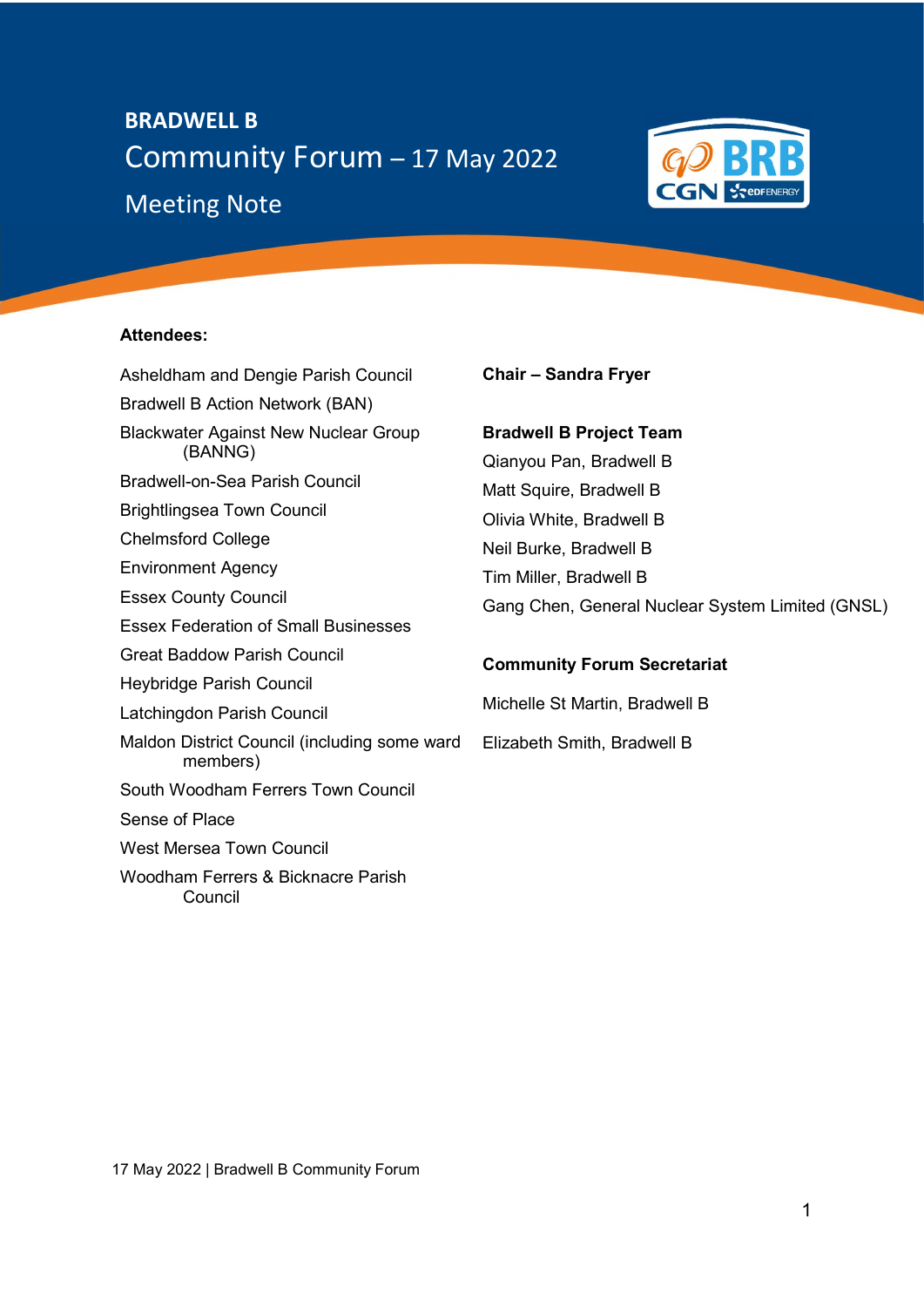# Item 1: Welcome

- At the start of the meeting an interim Chair, Olivia White, was in place, due to the permanent Chair being slightly delayed. However, the meeting proceeded as planned. The attendees were welcomed to the Community Forum and everyone was thanked for their time. The proceedings of the meeting were set out and presenters for the evening were introduced.
- The attendees were notified that a recording of the meeting would be taken solely to aid the development and accuracy of the meeting notes. This recording will not be circulated to members of the Community Forum and will be deleted once the meeting notes are approved.
- It was noted that apologies had been received from:
	- o Cllr Mike Mackrory, Chelmsford City Council
	- o Katherine Ball, Federation of Essex Colleges
	- o Tillingham Village Council
- Comments on the notes from the last Community Forum were requested. No comments were received.

# Item 2: Bradwell B update

Qianyou Pan (Peter), Project Development Director, provided an update on the project covering the following items:

- Generic Design Assessment (GDA) completed
- Feasibility studies
- Ground investigation and load testing works
- Bradwell B Information Office
- Socio-economic benefits update

This was followed by an update on engineering and feasibility from Matt Squire, Project Engineer, and an update from Neil Burke, Senior Planning Consents & Permits Manager, on the Oyster Research commissioned by Bradwell B and undertaken by Essex University.

Olivia White, Senior Communications Manager provided an overview of the Energy Security Strategy in terms of nuclear.

# Item 3: Q&A

# CGN UK involvement in UK nuclear

Cllr. John Akker, West Mersea Town Council, submitted a written question ahead of the Forum asking "In view of the investors report by EDF published recently and the stated view that 'there is great uncertainty around development perspectives of the Bradwell project', will you post a statement immediately after the meeting about the future and the funding of the project?"

Bradwell B team response: We will write up the notes of the Community Forum and issue these to members in the coming weeks, as well as publishing them on the Bradwell B website. No separate statement will be made at this point. CGN UK work with EDF on four projects; the GDA for the UK HPR1000, which is now completed, Hinkley Point C, Sizewell C and Bradwell B. There is no change in these arrangements. We continue to discuss with Government the development of these projects.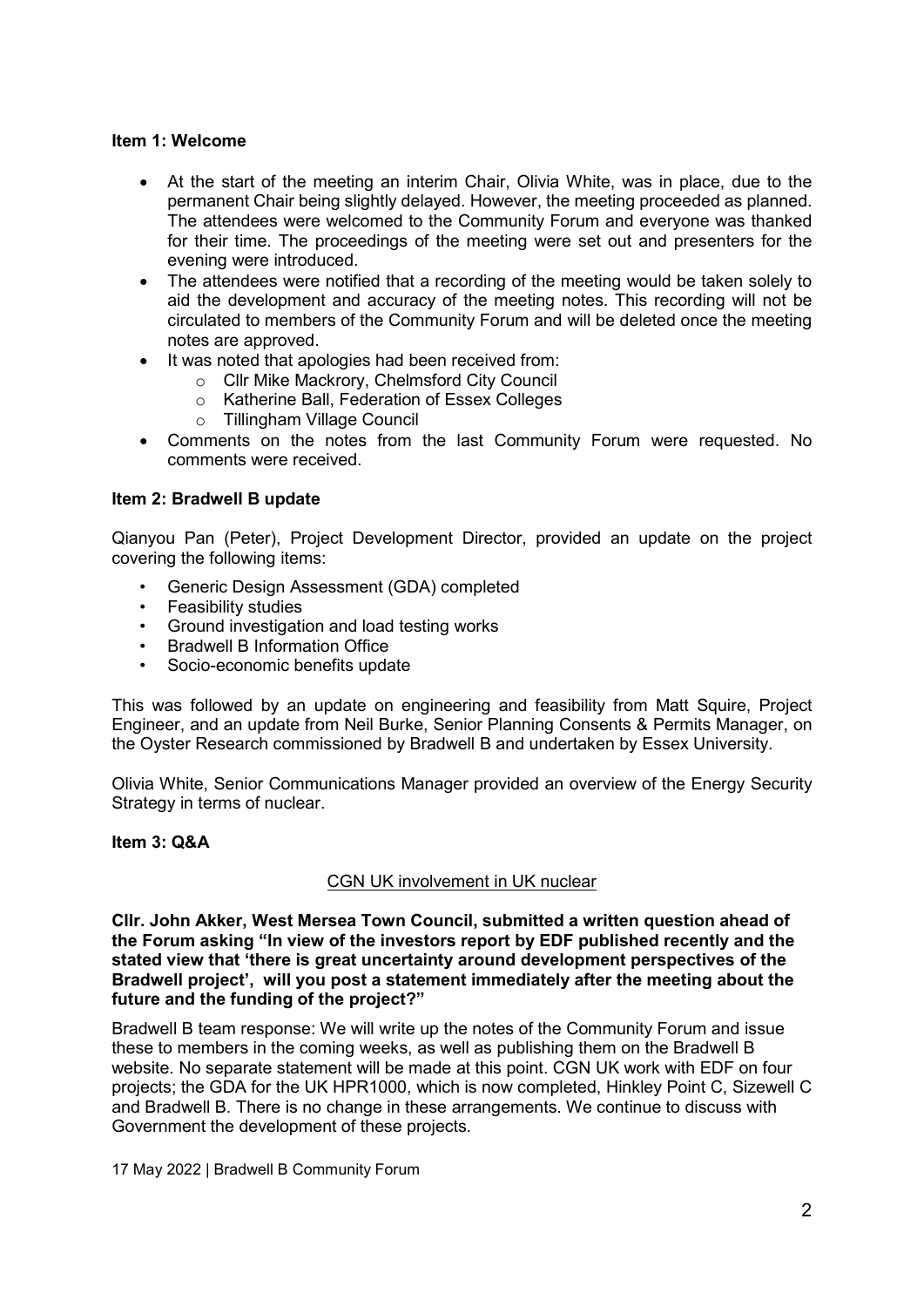## Cllr Akker later expressed that with current headlines, a heightened public relations profile is required from the project.

Bradwell B team response: The project would update Forum members if there were any changes to the status of the Bradwell B project.

## Project timeline

## Tony Fittock, Latchingdon Parish Council, asked about the deliverability and timeframes for the project if Sizewell C is approved?

Bradwell B team response: We do not have a published public timeline for the Bradwell B project. Our Development Consent Order (DCO) work is currently paused as the project focusses on feasibility work. Prior to final investment decision, we would have to work towards the completion of the DCO work, including one or more further stages of public consultation.

Developers and the supply chain need to work together to make sure there are the people and suppliers to work on projects. At Bradwell B, we are continuing to attend meetings with the South East Local Enterprise Partnership, notably their Major Project's Group, which brings together projects in the area to talk and understand the needs of different projects. We continue to talk with Sizewell C about their supply chain and workforce plans, so that we can learn lesson from them and people can move between projects.

## Tony Fittock noted the Planning Inspectorate webpage for the project does not include any recent S51 advice and asked if the project had met the Planning Inspectorate recently.

Bradwell B team response: We have not had any recent meetings with the Planning Inspectorate, this is linked to the pause in the DCO activities.

## Cllr Lagan, Maldon South, Maldon District Council, asked for clarity on the project timeline and stressed the need for the project to be open and honest with the community. Cllr Lagan noted his comments in the meeting were his own, not those of Maldon District Council.

Bradwell B team response: In terms of key deliverables, we know what we need to do and how long these may take, for example for the DCO and Site Licence processes. For the DCO, our work is currently paused so we do not have the timings up to Final Investment Decision. We understand with media reporting about the project, local people will have questions and potentially concerns about what is happening. We will keep talking to community via the Community Forum and update you when we have more details.

Matthew Neall, Bradwell-on Sea-Parish Council, commented that senior members of the project team had recently left the project and stated the UK Government does not want Chinese investment in UK critical infrastructure. He noted a recent Maldon District Council housing planning application, which may go ahead if the power station is built and stated the lack of certainty around the project was stressful for the community.

Bradwell B team response: We acknowledged the personnel changes. There is still a project team and the project is still live.

Bradwell B is identified under the national policy statement as a potential site for nuclear development. Our role on the Bradwell B project is to develop the site. Regardless of technology, a power station on this site will have particular construction issues, which need to be explored and understood. We are continuing to work on the project and believe we can move forward with the site and technology proposed.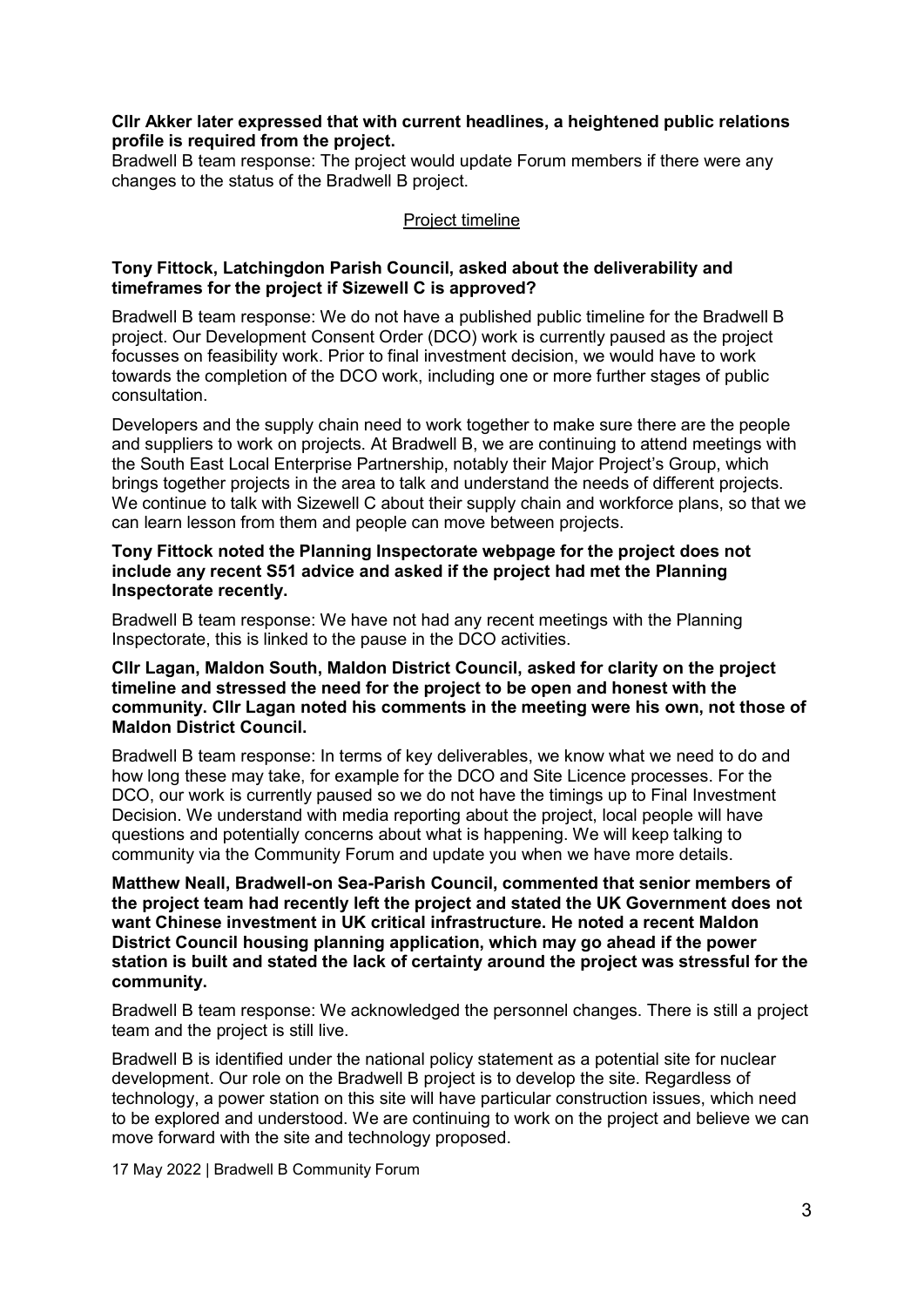# Oyster research

#### Cllr Massey, South Woodham Ferrers Town Council, questioned if "environmental projections" in the presentation slides about oyster research was a typo.

Bradwell B team response: Yes, that is a typographical error, it is meant to read environmental protections. The presentation has been updated on issue to Community Forum members.

#### Cllr Massey asked about warm water outflows and if the project can use the hot water constructively, rather than cooling it.

Bradwell B team response: The water discharge from the power station is low-grade heat, meaning that its usefulness for other applications is limited. Using the heat has been previously considered on other projects. For example, on the Wylfa project, a direct cooling power station, the possibility of using the water for municipal heating was explored, but it was deemed not cost effective to recover the heat. At the current time, for Bradwell B and hybrid cooling, we do not feel there are any other options on how to manage the heated water, other than cooling but it is something we will continue to look at.

## Professor Andy Blowers, BANNG, asked if differences in vulnerability between native and rock oysters have been studied as part of the research?

Bradwell B team response: The focus of the study was on commercial oysters (native), not rock oysters. The team recognises the potential sensitivities of native species rather than farmed species.

## Professor Andy Blowers commented that he hoped the oyster research would be published soon. He asked if the oyster research considered the implications of hybrid cooling against direct cooling and if the proposals for hybrid cooling were feasible and cost effective?

Bradwell B team response: Regarding the thermal plume for indirect cooling, it is not a more concentrated discharge; it is actually a much lower thermal load overall, meaning much less heat being discharged into Blackwater Estuary. As the project moves forward, we will undertake much more detailed modelling assessment and will need to demonstrate there is no perceptive impact in regards to discharge whether it be direct (which we are not progressing) or hybrid cooling (which we are progressing).

Regarding discharge out to sea, the images (slide 16 in the presentation) show a point of discharge and what the impact would be at that specific point. High thermal load associated with once through direct cooling has a much higher thermal load, whereas when using hybrid cooling there is a low thermal load, which we currently understand would have a negligible effect on the Blackwater Estuary. We originally started the work on the oyster beds on the perception that we would be discharging a high thermal load.

Regarding if it is feasible to use hybrid cooling, we went through a lot of work before we went to the Stage 1 public consultation, including technical feasibility. There is a cost associated with hybrid cooling, in terms of parasitic load (i.e. electricity needed to manage that system), but our estimations are within our acceptable range in regards to cost of design. The proposals will be worked up in detail as the project progresses.

# Professor Andy Blowers clarified his comments about the implications of the hybrid system, stating the implication of hybrid cooling on terrestrial environment both into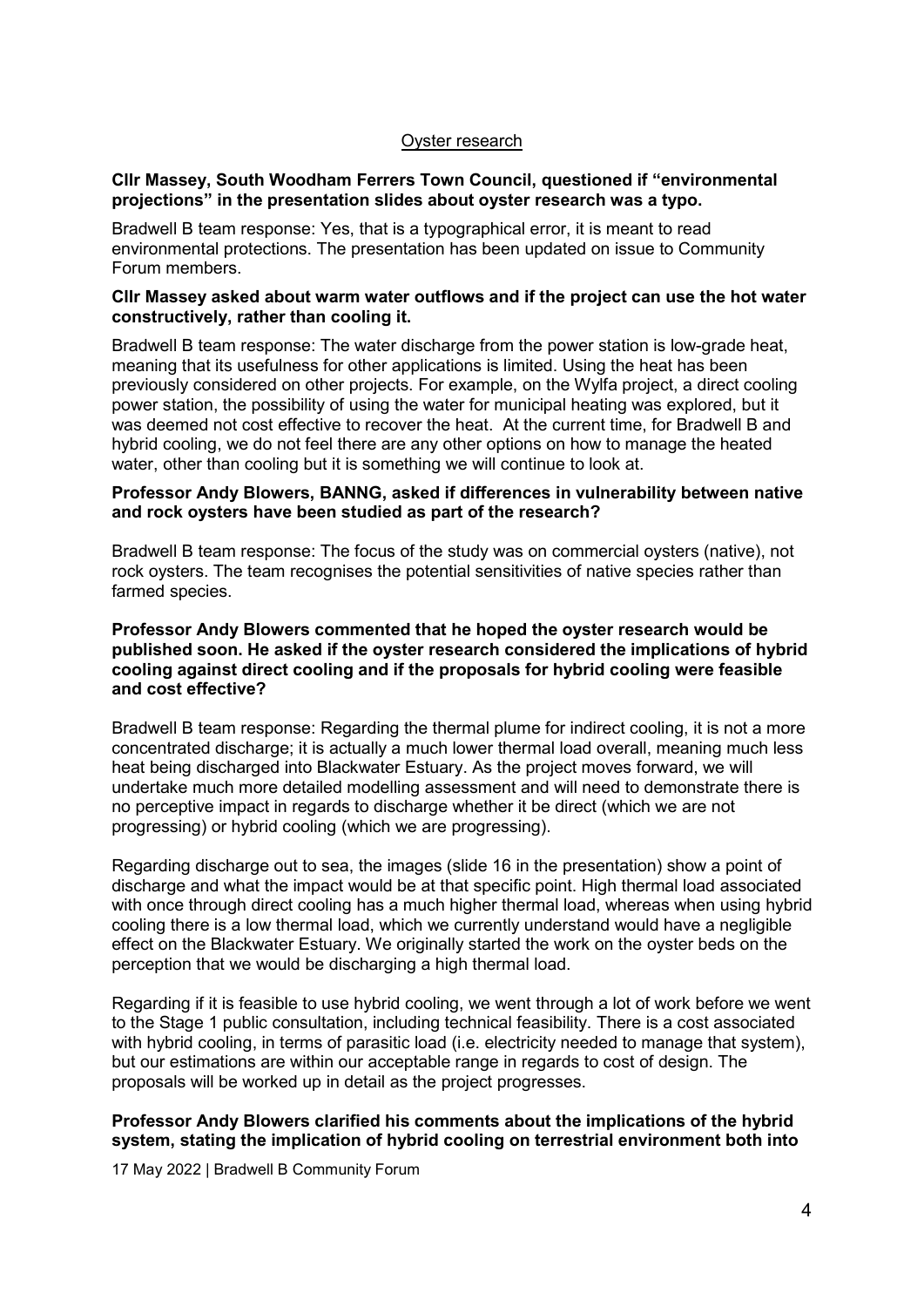## the atmosphere and ground would be considerable in terms of steam, plume and the towers.

Bradwell B team response: We will continue to work on understanding the impacts of the project. To date cooling has been considered in a lot of detail, including looking at similar sites elsewhere, which are operating near identical systems. We understand the plume physics well. The estimation of the number of days the plume would be visible is extremely low, and any steam discharge from such a plume would be highly unlikely to provide any impact on near farmland or the wider area.

We submitted an Environmental Impact Assessment Scoping Report to the Planning Inspectorate, where we presented our information on the potential impacts of the cooling water, which suggested impact of the plume from the towers as being negligible. That was accepted as being the likely case. We need to provide further evidence through the DCO work. We await any evidence others could provide as we progress with the project either in public consultation or post application in the examination stage.

## Professor Blowers stated that there is a long way to go with the hybrid cooling work and the uncertainties seem considerable and asked if the project was to continue this would be one of the main issues in terms of determining the outcome of an application.

Bradwell B team response: From an Environmental Impact Assessment perspective, we would suggest it is incredibly unlikely that the hybrid cooling towers would provide any sort of acceptable impact in regards to farmland, protected species or people. With large scale construction projects such as Bradwell B, there are potentially considerable impacts, which have to be considered very seriously, but we do not believe this is one.

## Cllr. John Akker, West Mersea Town Council, asked about the impact on fisherman, noting the Gordon Ramsey visit to the Mersea for a recent TV programme. Cllr Akker asked that the information by the University of Essex is made available in full and that the project keep local oysterman fully involved in discussions. He also requested that information about the cooling towers is made available in an understandable format.

Bradwell B team response: Early in the project in 2018/2019, it was through going out and talking to the oyster fishermen, coupled with our initial fishery surveys and economics work that we understood the importance of oyster fishing and also the potential impact on the marine wildlife in the Blackwater Estuary as a result of once through direct cooling. We took on the development of the project with hybrid cooling so we would not cause an impact on the Blackwater Estuary. In respect to the oyster research specifically, we continued the work with the University because it had started, but from our perspective, it is not relevant, as our proposals are for hybrid cooling and we will not have the type of effect that direct cooling will have. We understand that we will need to demonstrate this through science in our future impact assessments.

Regarding the cooling towers, please refer back to the stage 1 consultation material https://bradwellb.co.uk/previous-consultation/ .

We do acknowledge we need to make the information clear. We would like to clarify that discharge from cooling towers is water vapour, no radiological discharge there is no contact with the cooling system and the radioactive parts of the plant. There would be visible water vapour, which would on occasion under certain climate conditions occur, outside of that we expect no visible effect from the cooling towers.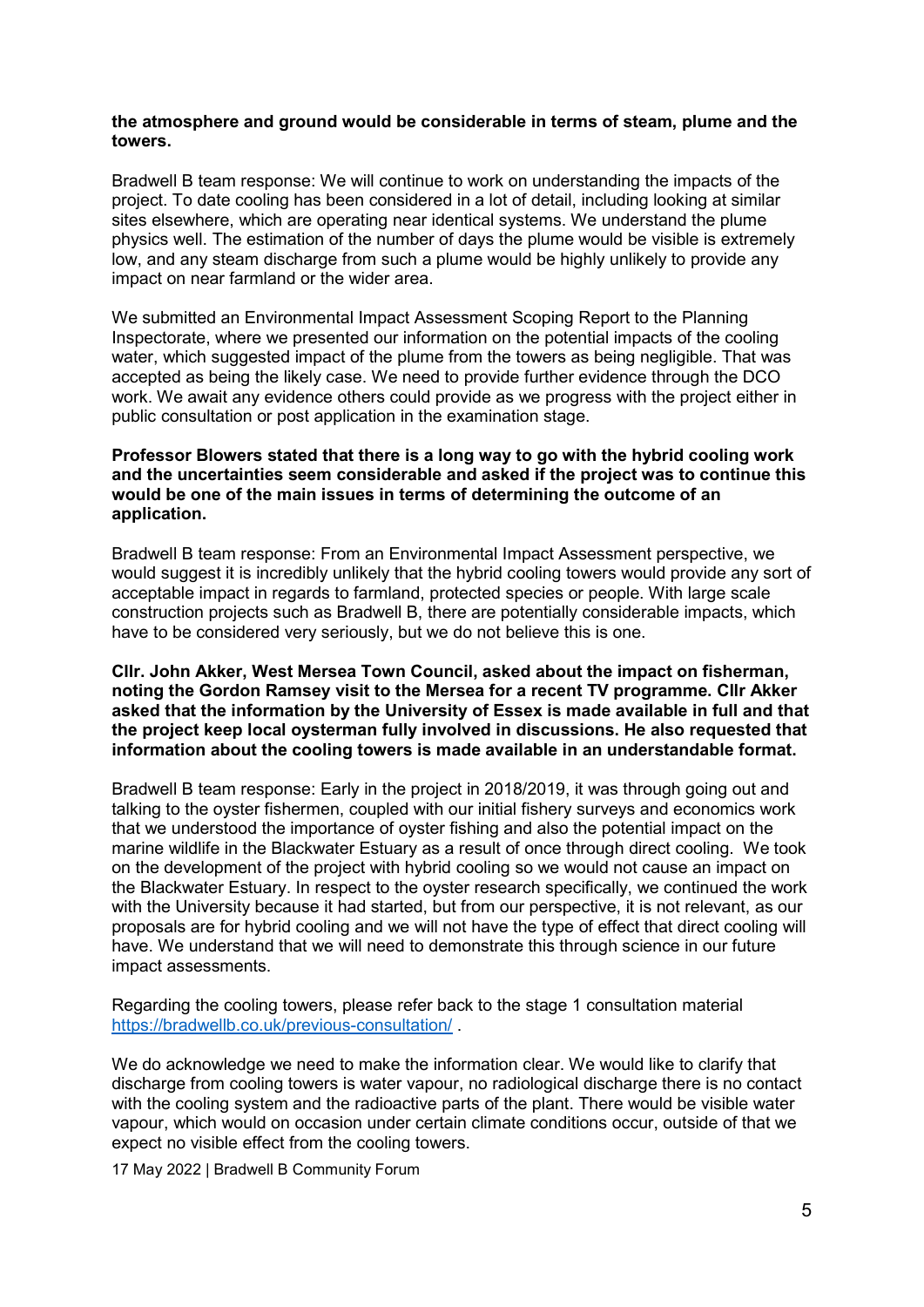## Ground investigation works

#### Matthew Neall asked if there was a plan to start the GI and load test work and is one of the considerations for starting the work the feasibility of the site actually progressing to build?

Bradwell B team response: We are still in the planning phases of the GI and load test programming. The date to commence site works is not yet finalised. We will update the forum members later this year on the timelines for the work. If feasibility work demonstrates, for some reason, that the project is not feasible at the site, then we would not progress the GI and load test work, but at this stage, we do not see any reason why the feasibility would suggest this.

#### Item 4: Generic Design Assessment

Gang Chen from General Nuclear System Limited and Olivia White provided an overview of the Generic Design Assessment for the UK HPR1000 which completed in February 2022.

Information regarding the responses to public comments can be found https://www.ukhpr1000.co.uk/more-information/common-comment-themes/

## Item 5: Questions

## Stage 1 consultation

Tony Fittock from Latchingdon Parish Council asked about the stage 1 proposals, where the project stated half of the construction material would be coming via marine transport. He asked that given the concerns about oysters and the estuary, would it be more or less likely that this strategy would be adopted, as many residents are concerned about the number of lorries driving through the villages during construction.

Bradwell B team response: It is very important for the success of the project that as much materials as possible is brought in by marine transport, to minimise impact of local roads but also for cost and logistics. Nothing has changed in our ambition of 50% or more to be transported by sea. There would be a lot of impact if the majority of materials were brought to site by road. There are a number of ways to mitigate impacts of materials travelling by road, for example the freight management facilities, proposed in our initial consultation proposals.

#### Julie Baker, West Mersea Town Council, asked the project to consider the arrival of all the shipping that could pollute the water and oysters.

Bradwell B team response: We have proposed a range of different marine options. The impacts and effects of those will need to be assessed as those options are developed. Any project will have the same issue of getting people and materials to site and all these impacts will need to be assessed and will be looked at in due course when specific feasibility topics are taken forward as we move forward.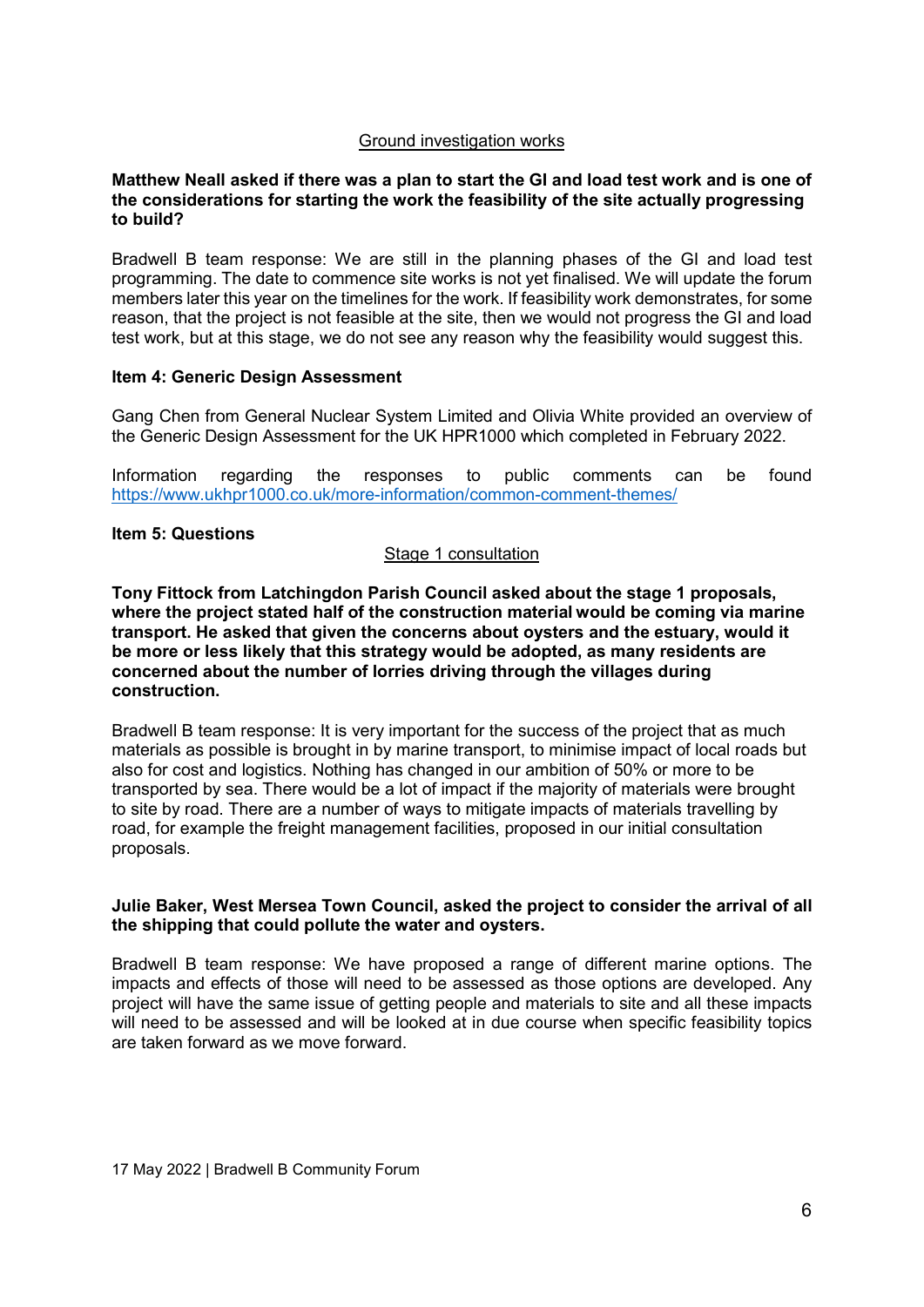## Generic Design Assessment

## Cllr Lagan, Maldon South, Maldon District Council said that the 73 public comments indicates a failure to engage due to the complexities of the information being communicated. He stated there was a need to ensure plain English and clarity in information.

Bradwell B team response: We acknowledge there is a lot of complex information for people to understand both in terms of the GDA and stage 1 proposals. To help people, we try to present information in different formats and levels of complexity. With the GDA, we needed to provide the full submissions for people, which are complex documents. We try to help people understand information through ways such as the Community Forum. In terms of the stage 1 consultation, we had a large number of responses and for the GDA our understanding is the number of public comments received were of a similar level to other GDAs. Across the board more could be done to make things clear, engaging and accessible for people.

# Cllr Lagan asked if the GDA is a golden goodbye to CGN?

This question was not addressed in the Community Forum session.

Post forum response from the Bradwell B team: The Bradwell B project is continuing and we continue to work to bring the project forward. The GDA is undertaken before a developer has formed detailed proposals for a specific site, allowing the regulators to identify potential design or technical concerns early and ask the designer to resolve them. The GDA is one of the various permissions, consents and licenses that are needed to build a nuclear power station.

#### Other technology

## Cllr Lagan, Maldon South, Maldon District Council asked if there is a plan for Small Modular Reactors on the site if Bradwell B does not go ahead.

Bradwell B team response: We are developing the site for our proposed technology. There has been a lot in the media about SMRs and in particular Rolls Royce SMRs. Technically these are not small, they are about 470MW, which means that a significant amount of cooling water would be needed. If you had three or four of these SMRs on the site, then you would potentially have the same cooling water demand as two of our proposed units. Our understanding is that Rolls Royce is particularly focusing at the moment on the Nu-gen site up in Cumbria and in North Wales, particularly the Wylfa site and Trawsfynydd site.

## Julie Baker, West Mersea Town Council, If the problems in Ukraine escalate would we need to bring Bradwell B forward to supply our power.

Bradwell B team response: We cannot speculate about geopolitics but the Government has made it clear in its Energy Security Strategy that they want nuclear and have ambitions for nuclear. Nuclear though, as acknowledged by Government, is not a quick process. We will continue to discuss with Government about Bradwell B.

#### Item 6: Final remarks from the Chair.

The Chair thanked everyone for their attendance, contributions, confirmed a note of the meeting, and slides will be circulated.